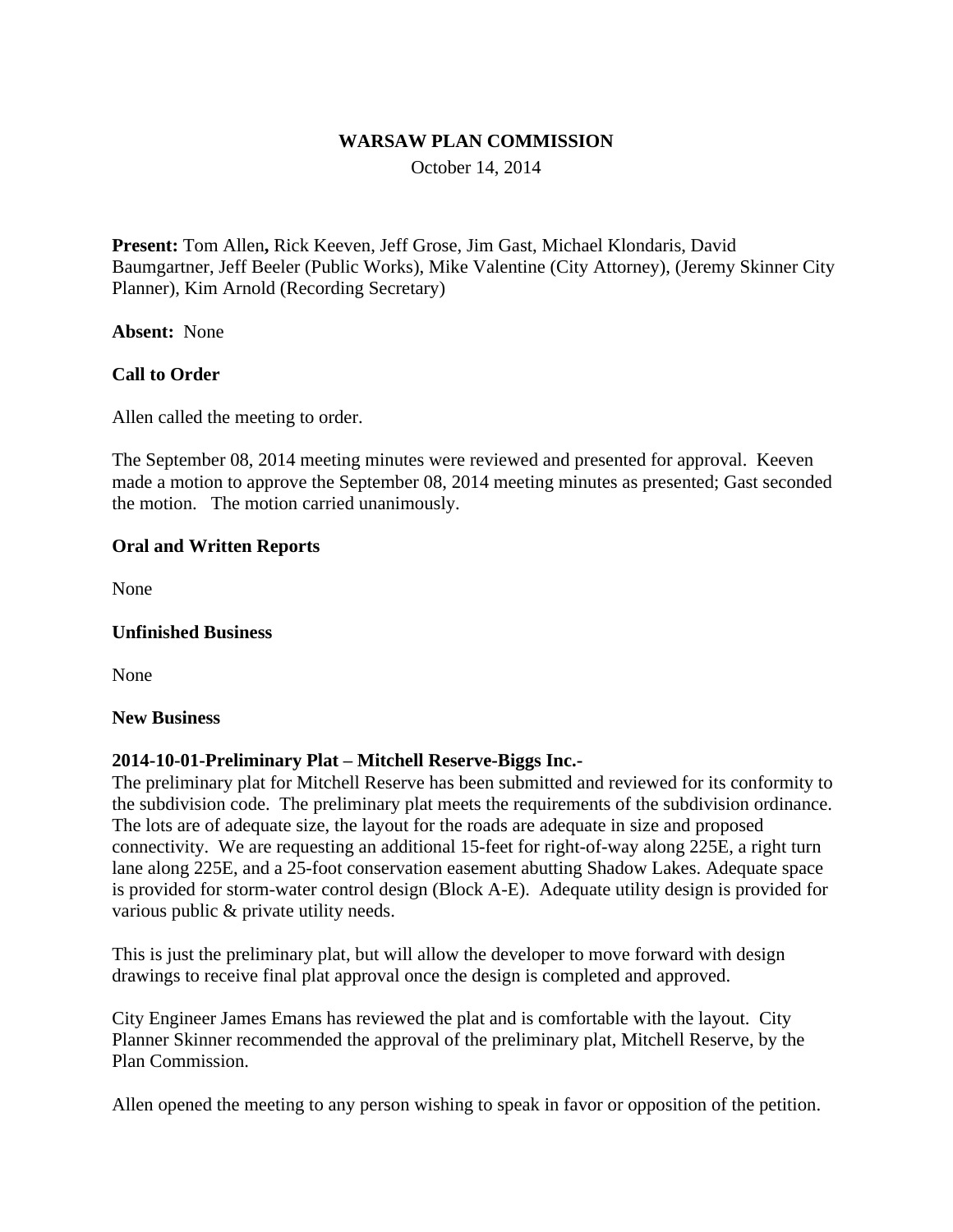Kevin McDermit, of Lougheed and Associates, representing Biggs Properties, was present to explain the preliminary plat and answer questions.

John Mangun, a land owner in Shadow Lakes addition, was present to voice concerns of lower property values due to the rear of his property being adjacent to the proposed subdivision and the size of the homes.

Justin Love, resident of Shadow Lakes, inquired about the plans for a conservation easement of twenty-five feet. Kevin McDermit, of Lougheed and Associates confirmed he had spoken with the residents of Shadow Lakes and understood the twenty-five feet conservation easement to be agreeable to them. The easement will be uncleared, roughly wooded area showing as an easement on each lot. The easement, which cannot be developed, will be recorded on each lot deed. The covenants of the addition will express that the easement is to be left untouched. The stipulation will also be included in the final plat. Covenants are recorded with the plat. City Attorney, Mike Valentine, explained to the audience that covenants have nothing to do with the Plan Commission and the City will not enforce them. The individual Homeowners Association of the neighborhood will enforce them.

Dale Custer spoke in support of the development. He was approached by Biggs, Inc. and was under the impression everything had been worked out with the neighbors as well.

Greg Mitchell spoke in favor of the development. He sold a portion of the property for the development to Biggs, Inc. and, as an appraiser, felt the homes would be a good fit for the growing needs of Warsaw. The homes will be in the \$200,000 or less range, which he sees a huge need for.

City Planner Skinner shared a letter he received in opposition of the development. Mary Adrianne Krause, an adjacent property owner, wishes to keep the land agricultural, as it has been.

Allen closed the meeting to the public.

Discussion followed among Commission members. Jeff Beeler expressed concern with obstruction of vision at the location of the proposed entrance. Mike Klondaris questioned if there would be street lights and sidewalks. Sidewalks are a requirement and there will be lights but they will be addressed on the final plat. A motion was made by Gast to approve 2014-10-01- Preliminary Plat-Biggs Inc. Keeven seconded the motion. The motion carried unanimously.

#### **2014-10-02-Preliminary and Final Plat- Kimal Shores-Kim Cox-**

The preliminary & final plat for Kimal Shores has been submitted and reviewed for its conformity to the subdivision code. The preliminary plat meets the requirements of the subdivision ordinance. The proposed subdivision will create one new lot (4) on the proposed ingress/egress easement as depicted on the plat. The plat will provide the adequate means to ingress/egress and utility services.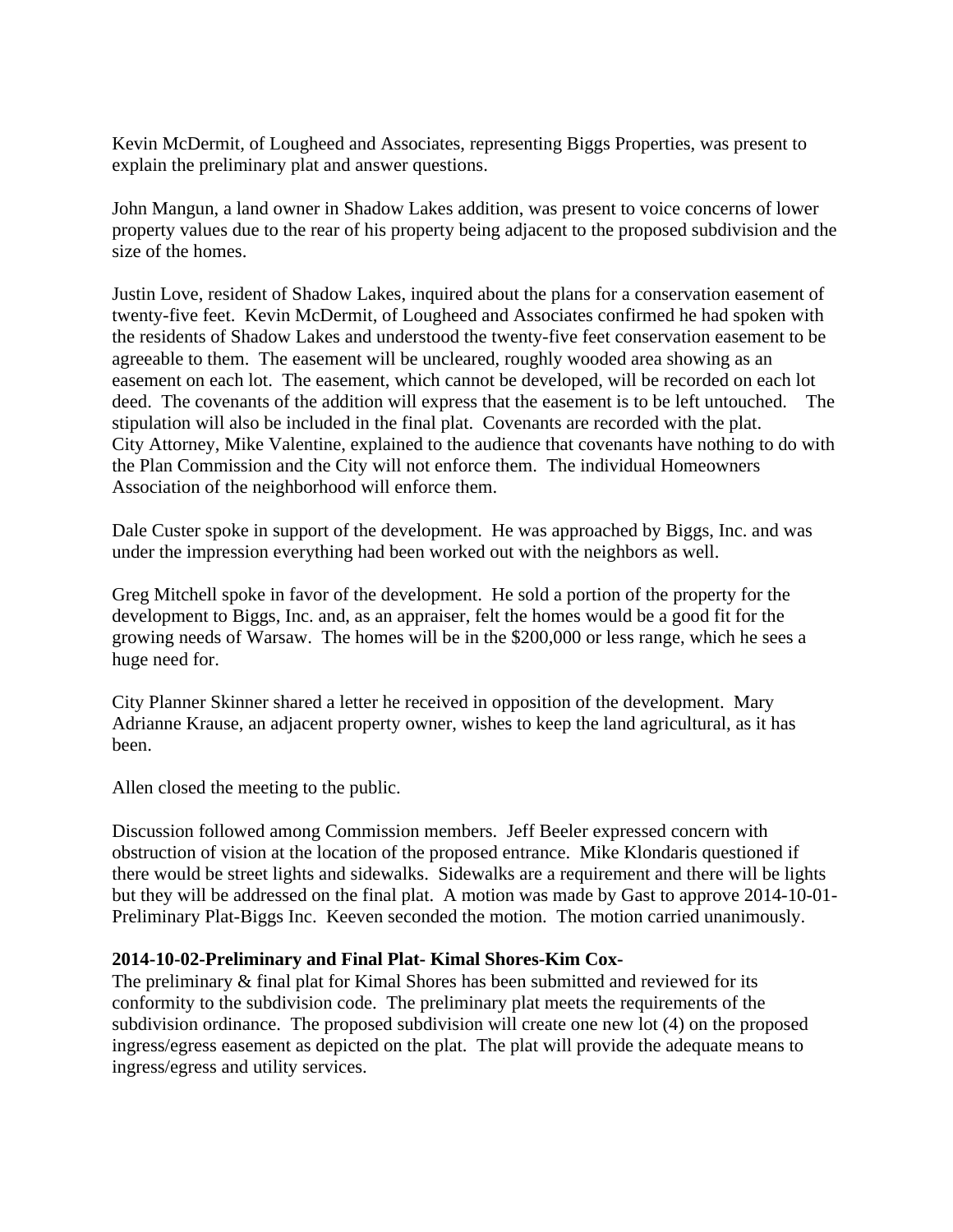The applicant is requesting both preliminary and final plat approval for this proposed subdivision. While this is not a typical subdivision and the City will not be responsible for any public utilities or infrastructure, I do not see any reason to not approve the proposed plat as it meets the intent of the subdivision ordinance. The plat approval would merely create the proposed lots 1-4, as depicted on the plat, it does not guarantee the lots can feasibly be constructed on. As any building application applied for would have to meet additional rules and regulations concerning wetlands, floodplain, and any adverse soil conditions. Due to the lack of public infrastructure and the minimal amount of lots per the proposed subdivision, the Plan Commission, if it so chooses, may approve the final plat. City Planner Skinner recommended the Plan Commission approve the Preliminary & Final Plat of Kimal Shores.

Allen opened the meeting to any person wishing to speak in favor or opposition of the subdivision.

Ken Strong spoke in favor of the petition. He wishes to build a home on lot #4.

Kim Cox spoke in favor of the petition. He wishes to deed lot #4 to Ken Strong for his personal home.

Dan Smith, not in favor or opposed, asked how many lots there would be. Kim Cox answered the question.

Allen closed the meeting to the public.

Discussion followed between Commission Members. Mike Klondaris asked about the presence of protected wetlands. City Planner Skinner explained that wetlands are not included on a plat. The plat can be approved but they may not be able to build if it is wetlands. Flood plains are not on a plat either but would be taken into consideration through the building process.

Motion was made by Keeven to approve 2014-10-02-Preliminary Plat- Kimal Shores-Kim Cox, seconded by Baumgartner. The motion passed unanimously.

A motion was made by Keeven to suspend the rules in order to approve the final plat, seconded by Klondaris. The motion passed unanimously.

Motion was made by Keeven to approve 2014-10-02-Final Plat- Kimal Shores-Kim Cox, seconded by Baumgartner. The motion passed unanimously.

#### **Zoning Ordinance-**

Addressed initially at the August meeting, discussion pertaining to the Zoning Ordinance continued. No approval is necessary at this time. Assistant City Planner Dombrosky, City Planner Skinner and Commission members discussed changes to fence and accessory structure restrictions. Comments and suggestions are encouraged to be brought to the attention of the Planning Department before the next meeting. Assistant City Planner Dombrosky will be working on refining the verbiage and preparing it for approval by the Plan Commission in Ordinance form.